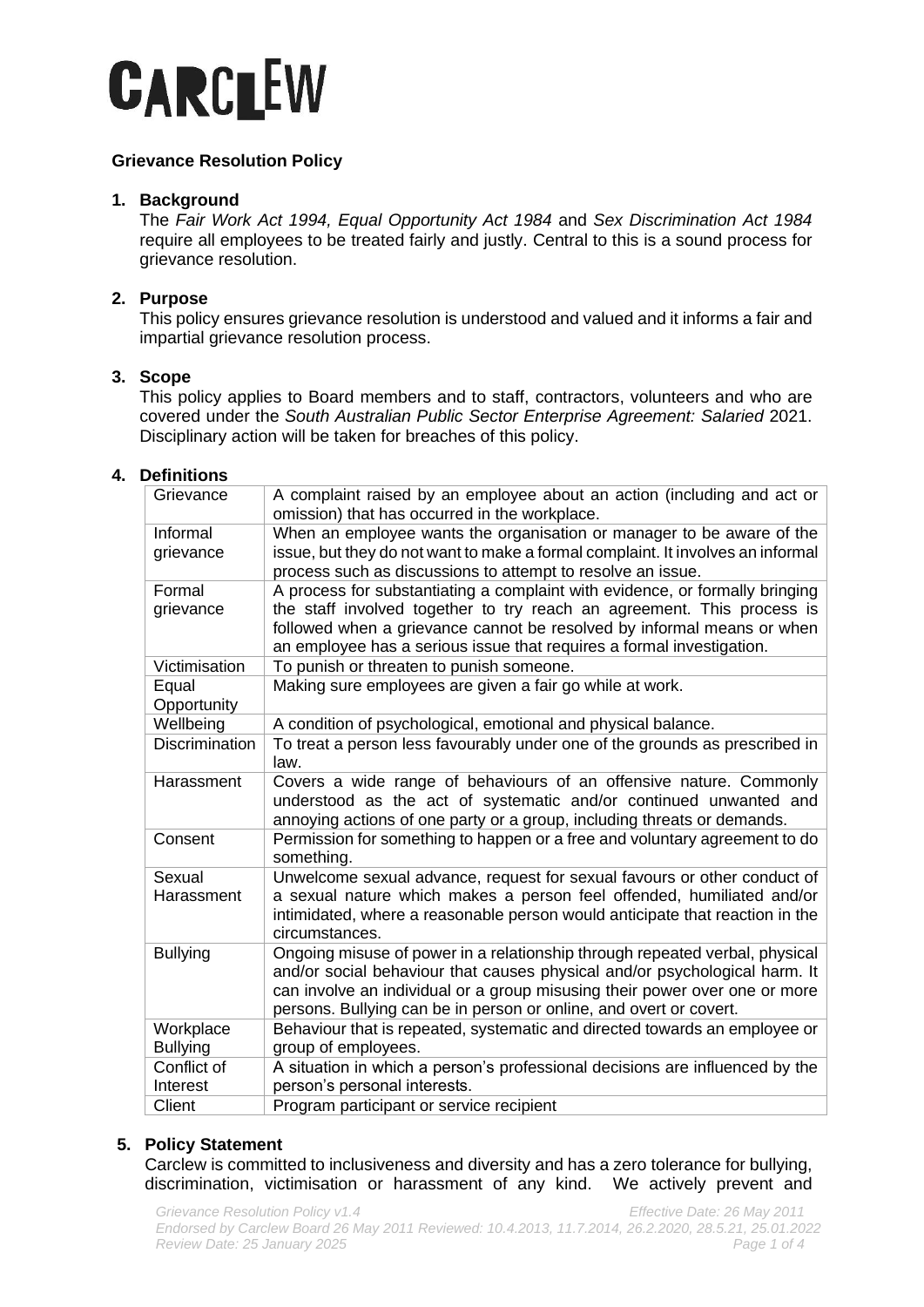addresses such behaviours to provide a harmonious, impartial and safe environment. We interact with others fairly and respectfully, regardless of their nationality, gender (including chosen gender) cultural or social background, sexuality, religion, age, physical or intellectual ability.

Resolution of any grievance will be based on consultation, co-operation and discussion in the first instance in accordance with *Section 35* of the *South Australian Public Sector Enterprise Agreement: Salaried 2021.*

You have the right to:

- be heard fairly
- have an unbiased decision made by an objective decision maker
- have the decision based on relevant evidence.

#### 5.1 Privacy, Confidentiality and Expectations

Grievances will be treated with strict professional confidentiality. However, for an adequate and fair enquiry, details of a grievance will require discussions with the accused and their representatives, and with management. All formal and informal grievances raised with the Grievance Officer will be documented.

Information may need to be disclosed to a third party due to legislative regulations e.g. if the complaint is about child protection issues.

All parties will have the opportunity to tell their version and no assumptions will be made and or action taken until all relevant information has been considered.

The complainant's wishes will be taken into account when further steps and actions are determined.

If you are involved in a grievance you must not disclose the details of the grievance, the inquiry or the outcome to colleagues. Disciplinary action may be taken for breaching confidentiality.

#### 5.2 Rights and Responsibilities

Under the *Equal Opportunity Act 1984* managers/supervisors have a responsibility to ensure that the workplace is free of bullying and intimidation at any level.

They must:

- attempt to address potential problems before they become a formal complaint
- attempt to resolve concerns quickly and in the most appropriate manner
- treat all employees fairly and consistently
- treat all grievances seriously, whether raised informally or formally
- support employees to use appropriate avenues to address grievances without fear of intimidation or victimisation.

#### 5.3 Victimisation

You will be protected from victimisation when raising a genuine grievance. Necessary steps will be taken to ensure that no party involved is victimised, intimidated or unfairly treated if they utilise this policy to resolve an issue. Disciplinary action will be taken where there is victimisation of, or repercussion for, any party involved in a grievance.

## 5.4 False or misleading information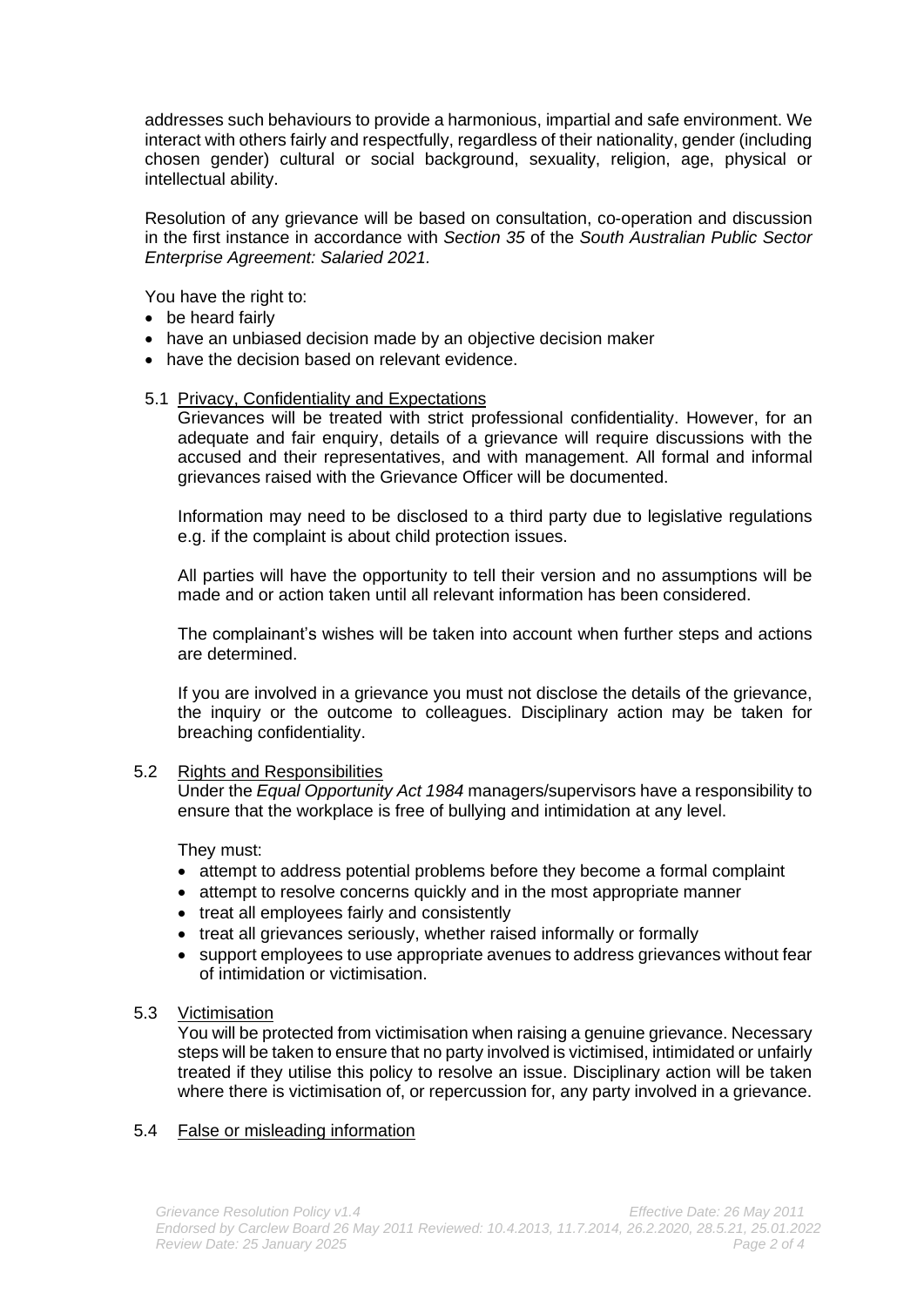If it is proven you have made false or misleading accusations through the grievance resolution process you may face disciplinary action in accordance with *Section 55*  of the *Public Sector Act 2009*.

#### 5.5 Conflicts of Interest

You must state any conflicts of interest that may arise during a grievance to ensure an impartial process to resolve grievances equitably and respectfully.

## 5.6 Grievances with clients, stakeholders and children

Resolution of all grievances will be informed by this policy and the accompanying procedures. A complaint that may involve a child or young person cannot be resolved informally. *For further information refer to Carclew Chid Safe Environment Policy.*

#### 5.7 Support

Both the person making the complaint and the person whom the complaint is about are entitled to support throughout the resolution process. The support person can be a friend, family member or other person. They provide moral/emotional support, will not participate in the discussions, and are bound by confidentiality.

#### 5.7.1 Employee Assistance Program

Carclew provides an Employee Assistance Program for staff and their immediate family to assist with work-related or personal queries that may impact job performance, health, mental or emotional well-being. For further information see Carclew Administration or visit [www.lifeworks.com/au](https://www.lifeworks.com/au)

#### 5.8 Record keeping

Records of a grievance and the steps to resolution will be made and maintained as outlined in the accompanying procedures.

## 5.9 Evaluation

On resolution a fair and impartial evaluation process for all parties involved in a complaint or grievance will be undertaken.

## **6. Responsibility for implementation**

The Chief Executive will advise staff upon endorsement by the Board. The policy and procedures will be available on the Carclew server, listed on the Carclew policy webpage and included in induction.

#### **7. Legislation and Supporting Documents**

| South Australian Public Sector Enterprise Agreement: Salaried 2021                      |  |
|-----------------------------------------------------------------------------------------|--|
| Work Health and Safety Act 2012                                                         |  |
| Equal Opportunity Act 1984                                                              |  |
| Fair Work Act 1994                                                                      |  |
| Sex Discrimination Act 1984 (Cth)                                                       |  |
| <b>Racial Vilification Act 1996</b>                                                     |  |
| <b>Public Sector Act 2009</b>                                                           |  |
| <b>Whistleblowers Protection Act 1993</b>                                               |  |
| Code of Ethics for the South Australian Public Sector                                   |  |
| Carclew Code of Conduct                                                                 |  |
| Carclew Respectful Behaviours Policy                                                    |  |
| Arts South Australia Respectful Behaviours http://arts.sa.gov.au/respectful-behaviours  |  |
| Department of State Development Respectful Behaviours Policy:                           |  |
| http://arts.sa.gov.au/system/files/documents/DSD%20Respectful%20Behaviours%20Policy.pdf |  |
| Australian Human Rights Commission www.humanrights.gov.au                               |  |